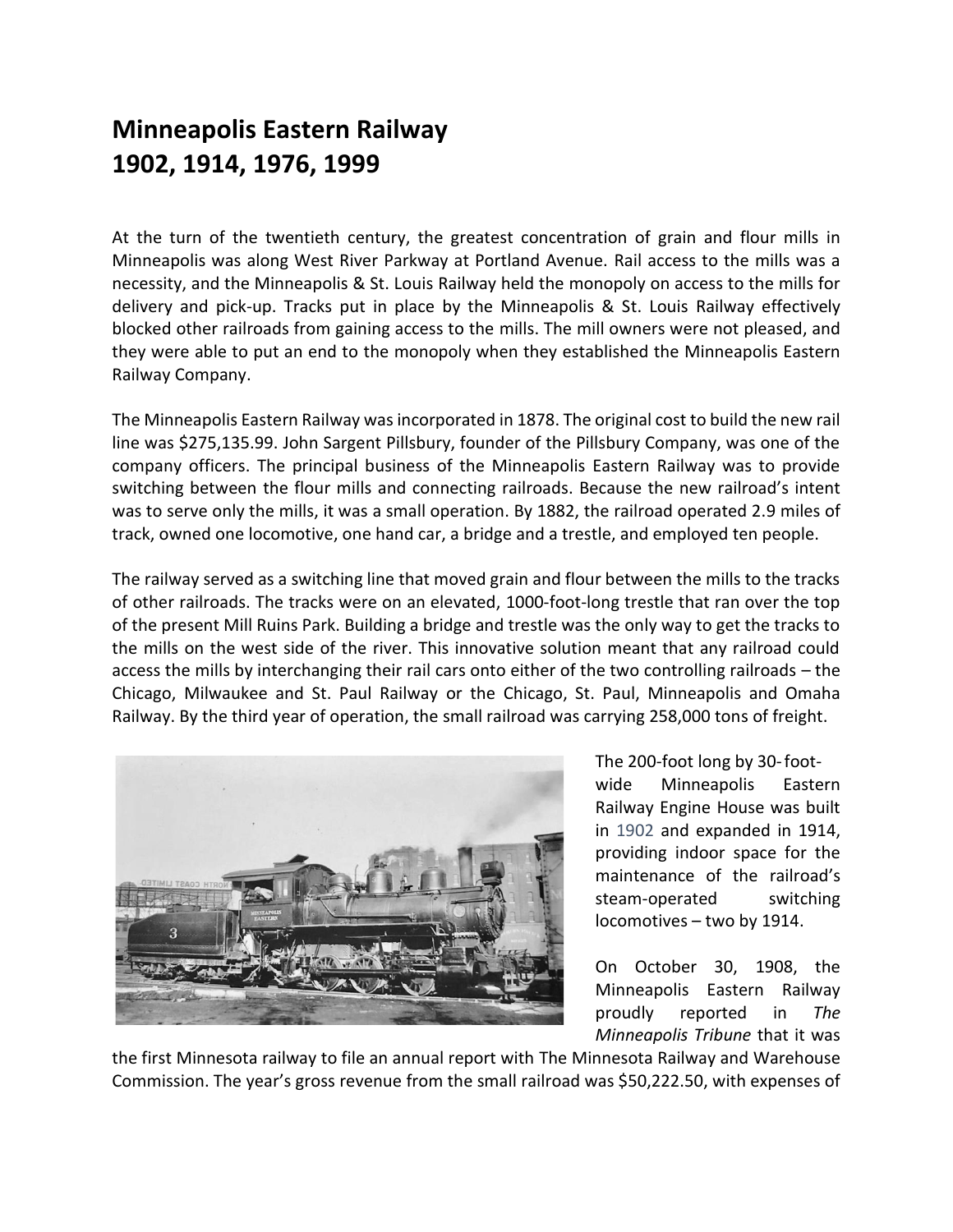\$24,379.40. Furthermore, the small railway reported that no accidents had taken place on the railroad during 1908, and not a one of the 21 employees suffered an injury.



 *The Minneapolis Journal, January 24, 1903*

But work on the railroad was dirty and dangerous. Safety glasses, hard hats and other safety equipment were not yet known. Unfortunately, five years earlier, Walter Aird, a switchman with the Minneapolis Eastern Railway, accidentally stepped in front of an engine in a smoke-filled tunnel and was "probably fatally injured." Aird would have earned about \$4.00 a day for his skills.

The Minneapolis Eastern Railway ceased operations in 1972, and the trestle was torn down. The trestle legs were cut off at ground level and later rediscovered when Mill Ruins Park was developed. The Engine House stood vacant until 1975.



 *Minnesota Historical Society*

Jim Howe was a young entrepreneur who grew up in the restaurant business. He saw the Engine House when dining across the street at Fuji-Ya. The next day he contacted the owner – at that time, the Milwaukee Road railroad – and convinced the railroad to sell him the Engine House. Howe took possession of the building in early 1975, hired architect John Cuningham to remodel the building, and the First Street Station Restaurant opened in the summer of 1976.

Restaurant parking was located on the back side of the building, away from the river. The motif was "Early Railroad Machine Shop", as Don Morrison coined it in his column in *The Minneapolis Star* on June 10th, 1976.



 *Hennepin County Library*